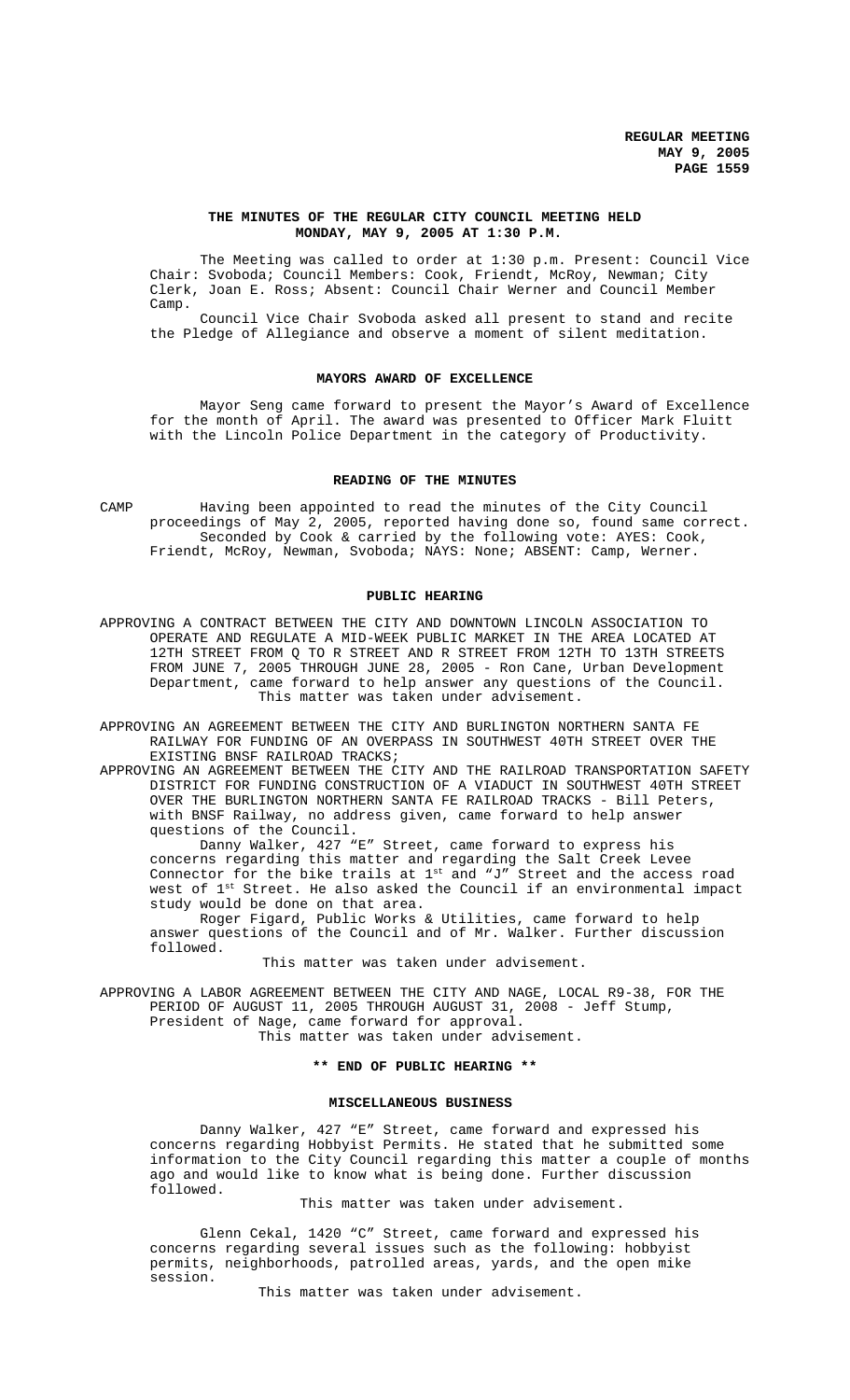# **COUNCIL ACTION**

#### **LIQUOR RESOLUTIONS**

APPLICATION OF KEN'S LIQUOR INC. FOR A SPECIAL DESIGNATED LICENSE FOR AN OUTSIDE AREA MEASURING APPROXIMATELY 100 FEET BY 100 FEET IN THE PARKING LOT OF BBQ4U AT 1145 NORTH 47TH STREET ON MAY 21, 2005 FROM 11:00 A.M. TO 10:00 P.M. WITH A RAIN DATE OF JUNE 11, 2005 - CLERK read the following resolution, introduced by Glenn Friendt, who moved its adoption for approval:<br>A-83313 BE IT RESOLVED b

BE IT RESOLVED by the City Council of the City of Lincoln, Nebraska:

That after hearing duly had as required by law, consideration of the facts of this application, the Nebraska Liquor Control Act, and the pertinent City ordinances, the City Council recommends that the application of Ken's Liquor, Inc. for a Special Designated License to cover an area measuring approximately 100 feet by 100 feet in the parking lot of BBQ4U at 1145 North 47th Street, Lincoln, Nebraska, on the 21st day of May, 2005, between the hours of 11:00 a.m. and 10:00 p.m., with a rain date of July 11, 2005, be approved with the condition that the premise complies in every respect with all City and State regulations and with the following requirements:

- 1. Identification to be checked, wristbands required on all parties wishing to consume alcohol.
- 2. Adequate security shall be provided for the event.
- 3. The area requested for the permit shall be separated from the public by a fence or other means.
- 4. Responsible alcohol service practices shall be followed.

BE IT FURTHER RESOLVED the City Clerk is directed to transmit a copy of this resolution to the Nebraska Liquor Control Commission. Introduced by Glenn Friendt

Seconded by Newman & carried by the following vote: AYES: Cook, Friendt, McRoy, Newman, Svoboda; NAYS: None; ABSENT: Camp, Werner.

## ORDINANCES - 2<sup>ND</sup> READING

- AMENDING ORDINANCE NO. 18493 PASSED BY THE CITY COUNCIL ON JANUARY 31, 2005 TO CORRECT THE LEGAL DESCRIPTION FOR THE VACATION OF NORTH 44TH STREET AND TO PROVIDE A BETTER LEGAL DESCRIPTION FOR THE VACATION OF LEIGHTON AVENUE NORTH 43RD STREET AND NORTH 44TH STREET AND BLOCKS 40 AND 41, PITCHER & BALDWIN'S 2ND ADDITION TO UNIVERSITY PLACE, AND BLOCK 116, UNIVERSITY PLACE - CLERK read an ordinance, introduced by Jon Camp, amending Ordinance 18493 passed by the City Council of the city of City of Lincoln, Nebraska on January 31, 2005, vacating a portion G.M. Barnes Subdivision, Pitcher and Baldwin's Second Addition to University Place, and University Place Addition located within the UNL East Campus and vacating portions of Leighton Avenue, North  $40^{\rm th}$  Street, North  $41^{\rm st}$ Street, North  $42^{\text{nd}}$  Street, North  $43^{\text{rd}}$  Street, North  $44^{\text{th}}$  Street, and Walker Avenue, generally located between North 33rd Street and North 45<sup>th</sup> Street and between Leighton Avenue and Huntington Avenue, Lincoln, Lancaster County, Nebraska, and retaining title thereto in the City of Lincoln, Nebraska, the second time.
- APPROVING A CONTRACT BETWEEN THE CITY AND DOWNTOWN LINCOLN ASSOCIATION TO OPERATE AND REGULATE A MID-WEEK PUBLIC MARKET IN THE AREA LOCATED AT 12TH STREET FROM Q TO R STREET AND R STREET FROM 12TH TO 13TH STREETS FROM JUNE 7, 2005 THROUGH JUNE 28, 2005 - CLERK read an ordinance, introduced by Jon Camp, accepting and approving the Contract between the City of Lincoln, Nebraska and Downtown Lincoln Association for establishment and regulation of a Tuesday public market in the Marketplace area,  $12^{\text{th}}$  Street from Q to R Streets and R Street from  $12^{\text{th}}$ to 13<sup>th</sup> Streets, from June 7, 2005 through June 28, 2005, and authorizing the Mayor to sign such Contract on behalf of the City, the second time.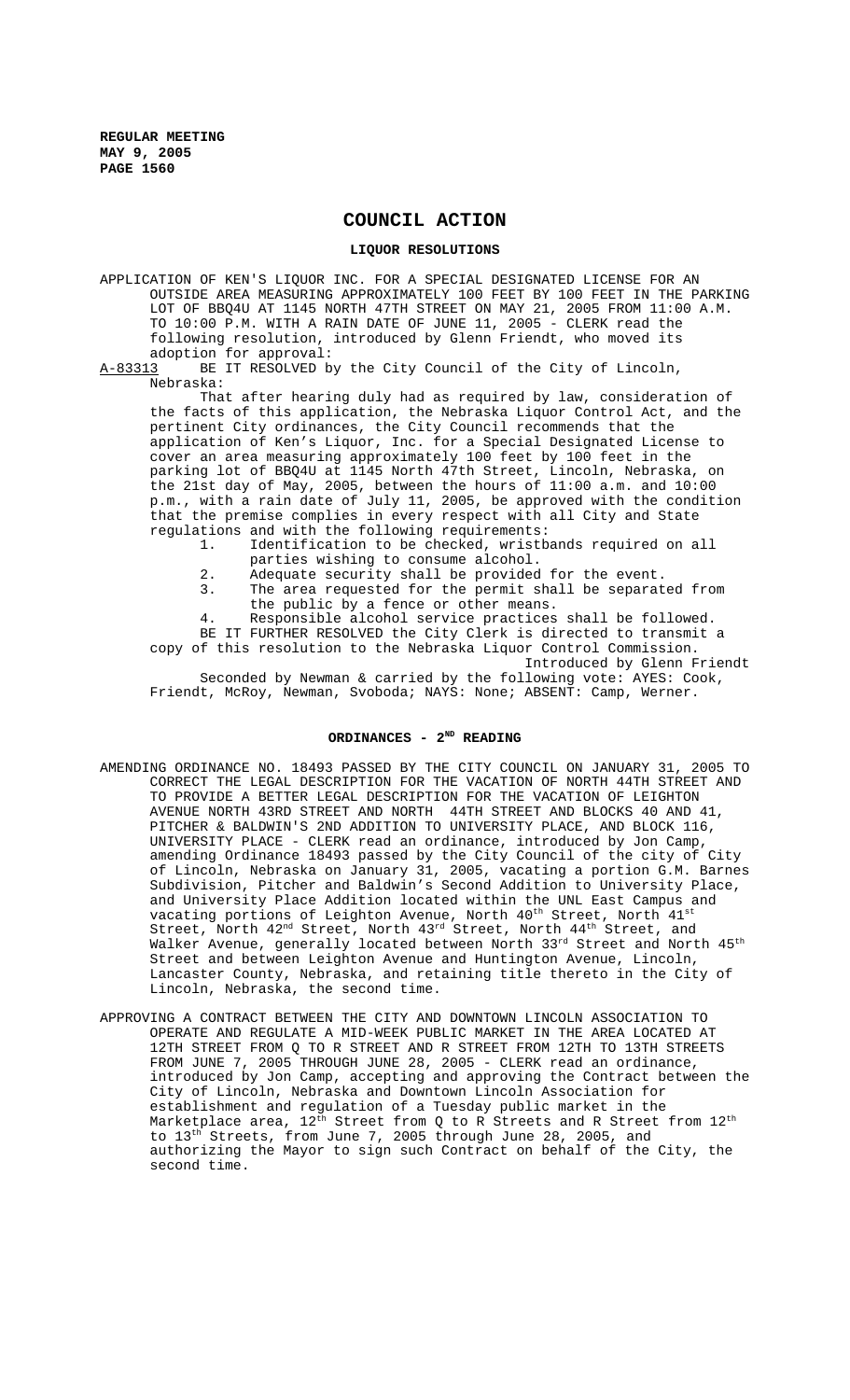#### **RESOLUTIONS**

APPROVING AN AGREEMENT BETWEEN THE CITY AND BURLINGTON NORTHERN SANTA FE RAILWAY FOR FUNDING OF AN OVERPASS IN SOUTHWEST 40TH STREET OVER THE EXISTING BNSF RAILROAD TRACKS - CLERK read the following resolution, introduced by Jon Camp, due to his absence, Glenn Friendt moved its

adoption:<br>A-83314 BE BE IT RESOLVED by the City Council of the City of Lincoln, Nebraska:

That the attached Agreement between the City of Lincoln and the Burlington Northern Santa Fe Railway for funding the construction of an overpass in S.W. 40th Street over the Burlington Northern Santa Fe railroad tracks, in accordance with the terms and conditions contained in said Agreement, is hereby approved and the Mayor is authorized to execute the same on behalf of the City of Lincoln.

The City Clerk is directed to return the executed copies of the Agreement to the Department of Public Works, for transmittal to the Burlington Northern Santa Fe Railroad.

Introduced by Jon Camp Seconded by McRoy & carried by the following vote: AYES: Cook, Friendt, McRoy, Newman, Svoboda; NAYS: None; ABSENT: Camp, Werner.

APPROVING AN AGREEMENT BETWEEN THE CITY AND THE RAILROAD TRANSPORTATION SAFETY DISTRICT FOR FUNDING CONSTRUCTION OF A VIADUCT IN SOUTHWEST 40TH STREET OVER THE BURLINGTON NORTHERN SANTA FE RAILROAD TRACKS - CLERK read the following resolution, introduced by Jon Camp, due to his absence,

Annette McRoy moved its adoption:<br>A-83315 BE IT RESOLVED by the City BE IT RESOLVED by the City Council of the City of Lincoln, Nebraska:

That the attached Interlocal Agreement between the City of Lincoln and the Lincoln-Lancaster County Railroad Transportation Safety District for funding the construction of a viaduct in S.W. 40th Street over the Burlington Northern Santa Fe railroad tracks, in accordance with the terms and conditions contained in said Agreement, is hereby approved and the Mayor is authorized to execute the same on behalf of the City of Lincoln.

The City Clerk is directed to return the executed copies of the Agreement to the Department of Public Works, for transmittal to the Railroad Transportation Safety District.

Introduced by Jon Camp Seconded by Cook & carried by the following vote: AYES: Cook, Friendt, McRoy, Newman, Svoboda; NAYS: None; ABSENT: Camp, Werner.

APPROVING AN INTERLOCAL AGREEMENT BETWEEN THE CITY AND LANCASTER COUNTY FOR THE HOUSING OF CITY OFFENDERS IN THE COUNTY CORRECTIONAL FACILITIES FOR A ONE-YEAR PERIOD EXPIRING JUNE 30, 2006 - CLERK read the following resolution, introduced by Jon Camp, due to his absence, Glenn Friendt moved its approval:<br>A-83316 BE IT RESOLVE

BE IT RESOLVED by the City Council of the City of Lincoln, Nebraska:

That the Interlocal Agreement between the City of Lincoln and the County of Lancaster relating to the transport and housing of City offenders in County correctional facilities, a copy of which is attached hereto, marked as Attachment "A" and made a part hereof by reference, is hereby approved and the Mayor is authorized to execute said revised Interlocal Agreement on behalf of the City.

 The City Clerk is directed to transmit the executed copies of said revised Interlocal Agreement to Trish Owen, Lancaster County Clerk's Office, for execution by the County.

Introduced by Jon Camp Seconded by Cook & carried by the following vote: AYES: Cook, Friendt, McRoy, Newman, Svoboda; NAYS: None; ABSENT: Camp, Werner.

APPROVING A LABOR AGREEMENT BETWEEN THE CITY AND NAGE, LOCAL R9-38, FOR THE PERIOD OF AUGUST 11, 2005 THROUGH AUGUST 31, 2008 - CLERK read the following resolution, introduced by Jon Camp, due to his absence, Annette McRoy moved its approval:

A-83317 BE IT RESOLVED by the City Council of the City of Lincoln, Nebraska:

That the attached labor agreement between the City of Lincoln and the National Association of Government Employees (NAGE), for the period of August 11, 2005 through August 31, 2008, is hereby approved, and the Mayor is authorized to execute the same on behalf of the City. Introduced by Jon Camp

Seconded by Cook & carried by the following vote: AYES: Cook, Friendt, McRoy, Newman, Svoboda; NAYS: None; ABSENT: Camp, Werner.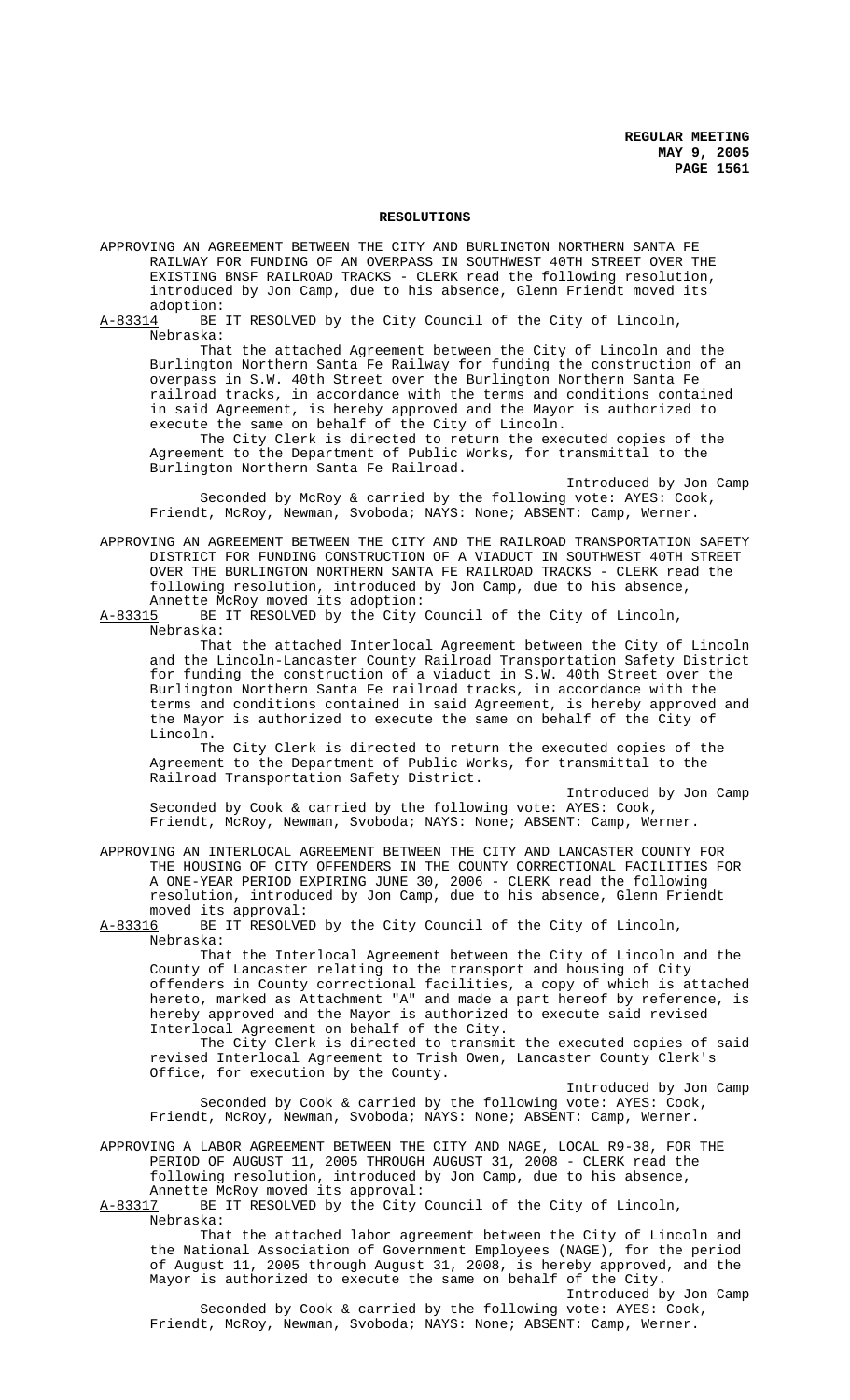**REGULAR MEETING MAY 9, 2005 PAGE 1562**

SETTING THE HEARING DATE OF MONDAY, MAY 23, 2005 AT 1:30 P.M. ON THE MANAGER APPLICATION OF TYLER VANDERZEE FOR MICKEY'S IRISH PUB AND GRILL LOCATED AT 1550 S. CODDINGTON AVENUE - CLERK read the following resolution, introduced by Jonathan Cook, who moved its adoption:<br>A-83318 BE IT RESOLVED by the City Council, of the Cit

BE IT RESOLVED by the City Council, of the City of Lincoln, that a hearing date is hereby set for Monday, May 23, 2005, at 5:30 p.m. or as soon thereafter as possible in the City Council Chambers, County-City Building, 555 S.  $10^{\text{th}}$  Street, Lincoln, NE, for the Manager Application of Tyler Vanderzee for Mickey's Irish Pub and Grill located at 1550 S. Coddington Avenue.

If the Police Department is unable to complete the investigation by said time, a new hearing date will be set.

Introduced by Jonathan Cook Seconded by Friendt & carried by the following vote: AYES: Cook, Friendt, McRoy, Newman, Svoboda; NAYS: None; ABSENT: Camp, Werner.

- SETTING THE HEARING DATE OF MONDAY, MAY 23, 2005 AT 1:30 P.M. ON THE APPLICATION OF THE NOODLE SHOP CO - COLORADO INC DBA NOODLES & COMPANY FOR A CLASS J LIQUOR LICENSE LOCATED AT 2801 PINE LAKE ROAD - CLERK read the following resolution, introduced by Jonathan Cook, who moved its adoption:
- A-83319 BE IT RESOLVED by the City Council, of the City of Lincoln, that a hearing date is hereby set for Monday, May 23, 2005, at 5:30 p.m. or as soon thereafter as possible in the City Council Chambers, County-City Building, 555 S. 10<sup>th</sup> Street, Lincoln, NE, for the Application of The Noodle Shop Co - Colorado Inc dba Noodles & Company for a Class I Liquor License located at 2801 Pine Lake Road.

If the Police Department is unable to complete the investigation by said time, a new hearing date will be set.

Introduced by Jonathan Cook Seconded by Friendt & carried by the following vote: AYES: Cook, Friendt, McRoy, Newman, Svoboda; NAYS: None; ABSENT: Camp, Werner.

SETTING THE HEARING DATE OF MAY 23, 2005 AT 5:30 P.M. FOR A MANAGER APPLICATION OF RYAN K. HAUNSCHILD FOR CEC ENTERTAINMENT INC DBA CHUCK E. CHEESE'S LOCATED AT 221 N. 66<sup>TH</sup> STREET - CLERK read the following resolution, introduced by Jonathan Cook, who moved its adoption:

A-83320 BE IT RESOLVED by the City Council, of the City of Lincoln, that a hearing date is set for Monday, May 23, 2005, at 5:30 p.m. or as soon thereafter as possible in the City Council Chambers, County-City Building, 555 S. 10<sup>th</sup> Street, Lincoln, NE, for the Manager Application of Ryan K. Haunschild for CEC Entertainment Inc dba Chuck E. Cheese's located at 221 N. 66<sup>th</sup> Street.

Introduced by Jonathan Cook Seconded by Friendt & carried by the following vote: AYES: Cook, Friendt, McRoy, Newman, Svoboda; NAYS: None; ABSENT: Camp, Werner.

SETTING THE HEARING DATE OF MAY 23, 2005 AT 5:30 P.M. FOR A MANGER APPLICATION OF JEFFREY D. DODGE FOR RAMOS PIZZA INC DBA RAMOS PIZZA PUB & BUSTER'S BBQ LOCATED AT 2435 S. 48<sup>TH</sup> STREET - CLERK read the following resolution, introduced by Jonathan Cook, who moved its adoption:

A-83321 BE IT RESOLVED by the City Council, of the City of Lincoln, that a hearing date is hereby set for Monday, May 23, 2005, at 5:30 p.m. or as soon thereafter as possible in the City Council Chambers, County-City Building, 555 S. 10<sup>th</sup> Street, Lincoln, NE, for the Manager Application of Jeffrey D. Dodge for Ramos Pizza Inc. dba Ramos Pizza Pub & Buster's BBQ located at 2435 S.  $48^{\text{th}}$  Street.

Introduced by Jonathan Cook Seconded by Friendt & carried by the following vote: AYES: Cook, Friendt, McRoy, Newman, Svoboda; NAYS: None; ABSENT: Camp, Werner

## **PETITIONS & COMMUNICATIONS**

REQUEST OF WILL PROUT, PRESIDENT OF BIG JOHN'S BILLIARDS INC, TO CLOSE FOR 3 MONTHS UNDER A "HARDSHIP STATUS" GRANTED BY THE NEBRASKA LIQUOR CONTROL COMMISSION - CLERK presented said report which was placed on file in the Office of the City Clerk.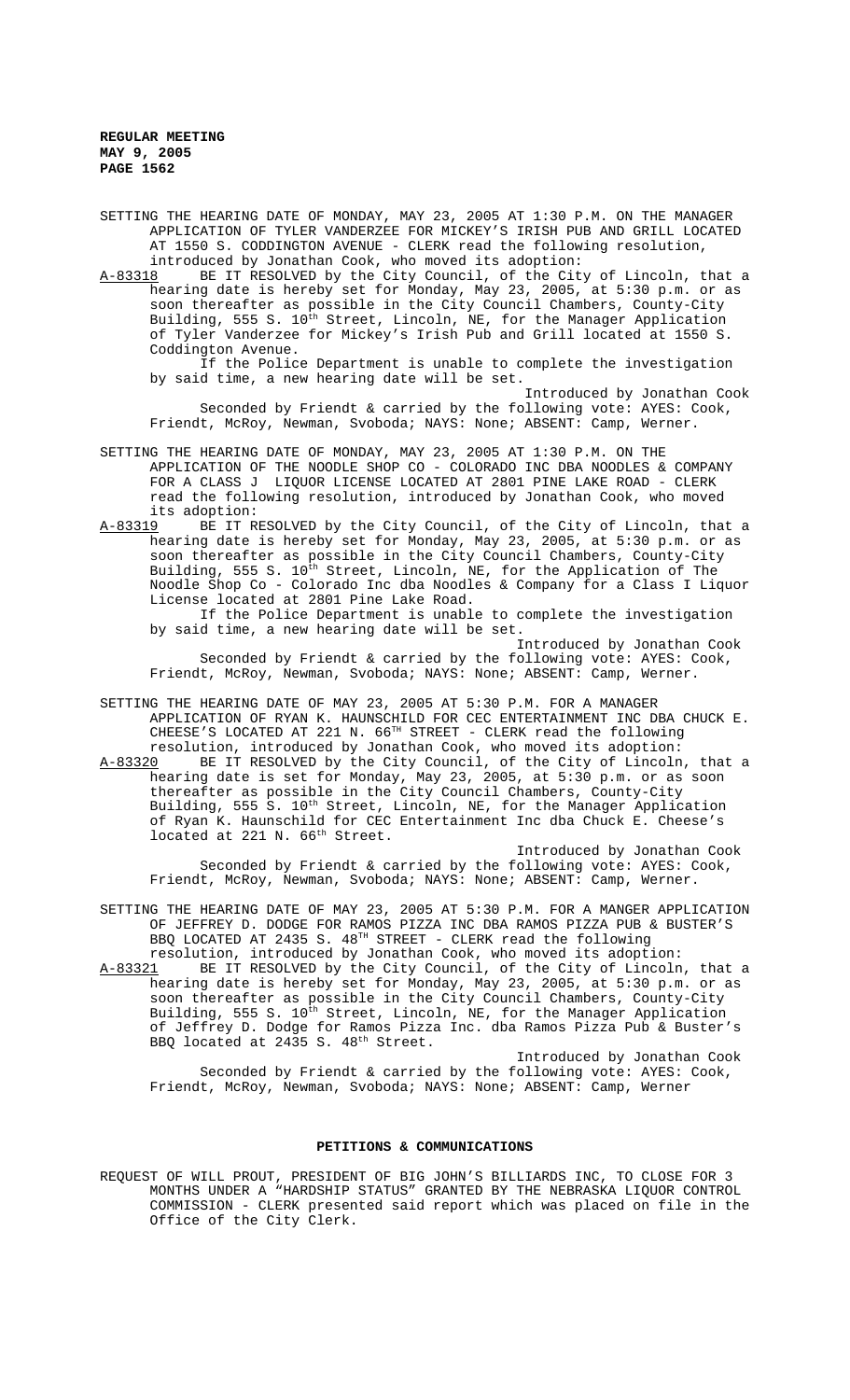#### **REPORTS OF CITY OFFICERS**

ASSESSING SPECIAL TAXES FOR THE COSTS OF THE IMPROVEMENTS IN THE NORTH 27TH STREET IMPROVEMENT MAINTENANCE DISTRICT - CLERK read the following resolution, introduced by Jonathan Cook, who moved its adoption: A-83322 BE IT RESOLVED by the City Council of the City of Lincoln, Nebraska, that: That special taxes assessed April 25, 2005, to pay the costs of

the improvements in the North 27<sup>th</sup> Street Maintenance Business Improvement District are hereby levied and shall bear interest at 6.25% and that the period of time in which the assessments are to be paid shall be one (1) year.

Introduced by Jonathan Cook Seconded by Friendt & carried by the following vote: AYES: Cook, Friendt, McRoy, Newman, Svoboda; NAYS: None; ABSENT: Camp, Werner.

- CLERK'S LETTER AND MAYOR'S APPROVAL OF ORDINANCES AND RESOLUTIONS PASSED BY THE CITY COUNCIL ON MAY 2, 2005 - CLERK presented the said report which was placed on file in the Office of the City Clerk.
- LINCOLN WATER & WASTEWATER SYSTEM RECAPITULATION OF DAILY CASH RECEIPTS FOR APRIL, 2005 - CLERK presented the said report which was placed on file in the Office of the City Clerk.
- REPORT FROM THE CITY TREASURER OF FRANCHISE TAX FROM AQUILA FOR THE MONTH OF MARCH, 2005 - CLERK presented the said report which was placed on file in the Office of the City Clerk.
- REPORT FROM CITY TREASURER TELECOMMUNICATIONS OCCUPATION TAX FOR THE MONTH OF JANUARY THRU MARCH, 2005: TRINSIC COMM INC, AMERIVISION COMM INC, SHAFFER COMM INC; FEBRUARY, 2005: NEW CINGULAR WIRELESS, CRICKET COMM, NE TECHNOLOGY & TELCOMM, AT&T COMM, USCOC OF GREATER IOWA, ALLTEL COMM, ALLTEL SYSTEMS OF THE MIDWEST, WORKING ASSETS FUNDING SERVICE, NORSTAR NETWORK SERVICES, CIII COMM OPERATIONS, INTELLICALL OPERATOR SERVICES, UCN INC, VIRGIN MOBILE USA, TELECORP COMM, VERIZON SELECT SERVICES, TRANS NATIONAL COMM INTERNATIONAL INC, MCLEODUSA TELECOMM SERVICES, XO COMM SERVICES, PRIMUS TELECOMM, ONE CALL COMM, USA INC, BELL-ATLANTIC COMM, ONSTAR CORPORATION, ACN COMM SERVICES, VOICECOM TELECOMM, GLOBAL CROSSING TELECOMM, LIBERTY WIRELESS, TRACFONE WIRELESS, CINCINNATI BELL ANY DISTANCE, QWEST COMM CORPORATION, QUANTUM SHIFT COMM, IBM GLOBAL SERVICES, T-NETIX TELECOM SERVICES, KDDI AMERICAN INC; AND MARCH, 2005: CELLULAR ONE, MCI WORLDCOM NETWORK SERVICES, SPRINT COMM, SPRINT SPECTRUM, NEXTEL PARTNERS, ALLTEL COMM, SOUTHWESTERN BELL COMM SERVICES, TRI-M COMM, WHO'S CALLING INC, TOUCH 1 COMM, LDMI TELECOMM, GTC TELECOM, NOS COMM, GLOBALCOM INC, ASSOCIATION ADMINISTRATORS, ZONE TELECOM INC, ACCERIS COMM CORP, LIGHTYEAR NETWORK SOLUTIONS, AFFINITY NETWORK INC, VARTEC TELECOM INC, EXCEL TELECOMM, NOSVA LIMITED PARTNERSHIP, ATS MOBILE TELEPHONE CO - CLERK presented the said report which was placed on file in the Office of the City Clerk.

# ORDINANCES - 1<sup>st</sup> READING

APPROVING A ONE YEAR/200 HOUR LEASE WITH OPTION TO RENEW FOR THREE ONE-YEAR PERIODS BETWEEN THE CITY AND PLATTE VALLEY EQUIPMENT COMPANY TO PROVIDE A MECHANICAL FRONT WHEEL DRIVE TRACTOR TO MOW LARGE OPEN AREAS AND DISK NON-VEGETATED AREA AT BLUFF ROAD AND N. 48TH STREET LANDFILLS - CLERK read the ordinance, introduced by Jonathan Cook, accepting and approving a one-year/200 hour lease agreement between the City of Lincoln, Nebraska and Platte Valley Equipment Company for a 115 PTO Horsepower Class, Mechanical Front-wheel Tractor for use by the Department of Public Works & Utilities, the first time.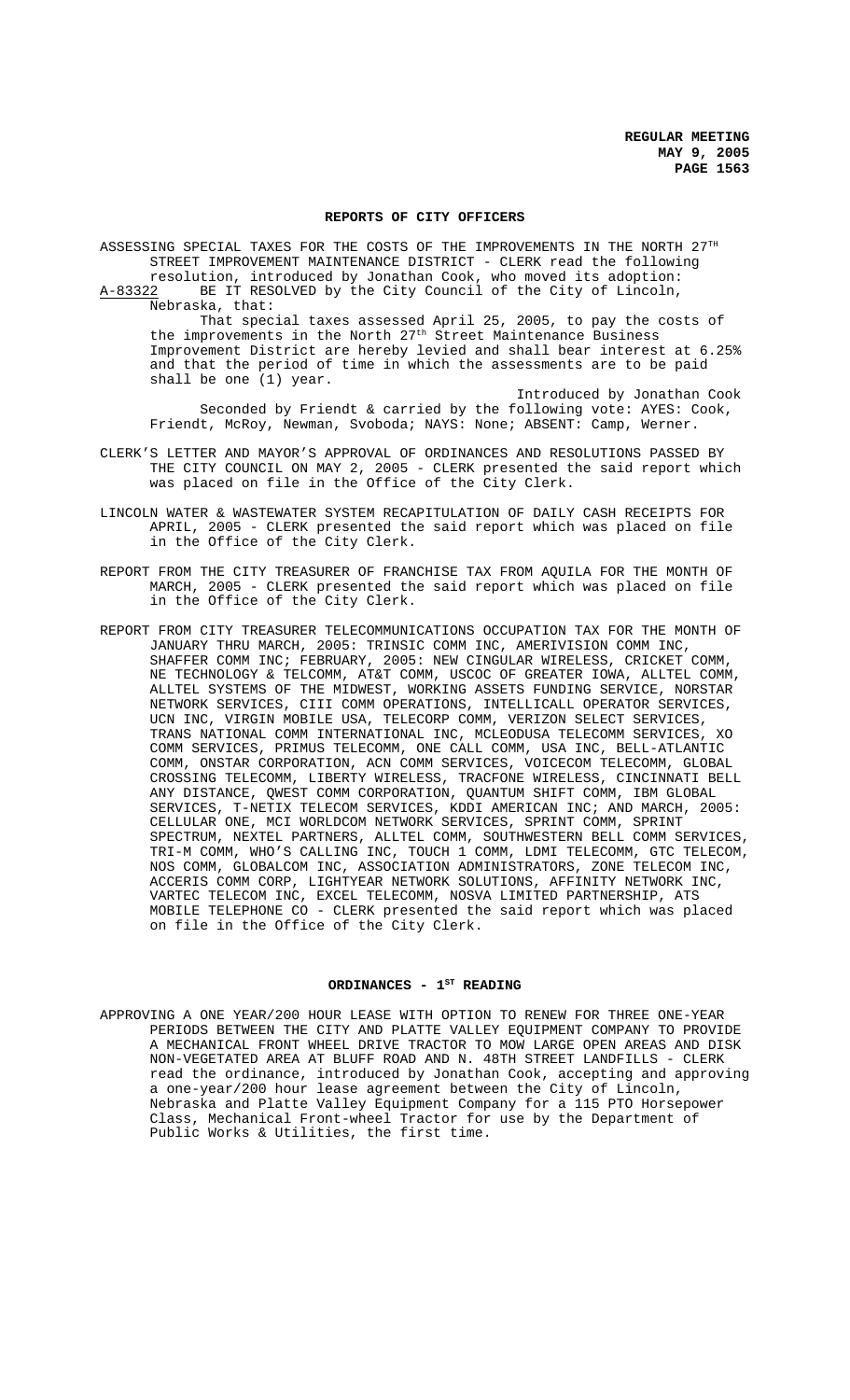**REGULAR MEETING MAY 9, 2005 PAGE 1564**

## ORDINANCES - 3<sup>RD</sup> READING

CHANGE OF ZONE 04062 - AMENDING TITLE 27 OF THE LINCOLN MUNICIPAL CODE RELATING TO ZONING BY ADDING A NEW SECTION NUMBERED 27.03.053 TO PROVIDE A DEFINITION FOR "ALTERNATIVE TO IMPRISONMENT FACILITY"; BY ADDING A NEW SECTION NUMBERED 27.03.153 TO PROVIDE A DEFINITION FOR "CHILDREN'S HOME"; BY ADDING A NEW SECTION NUMBERED 27.03.165 TO PROVIDE A DEFINITION FOR DISABILITY OR HANDICAP; AMENDING SECTION 27.03.300 TO REVISE THE DEFINITION OF "GROUP HOME"; BY AMENDING SECTION 27.03.310 TO REVISE THE DEFINITION OF "HEALTH CARE FACILITY"; BY AMENDING SECTIONS 27.09.040, 27.11.040, 27.13.040, 27.15.040, 27.17.040, 27.19.040, 27.21.040, 27.23.040, AND 27.24.040 TO ALLOW ALTERNATIVE TO IMPRISONMENT FACILITIES AND CHILDREN'S HOMES AS PERMITTED SPECIAL USES IN THE AGR AND R-1 THROUGH R-8 RESIDENTIAL DISTRICTS; BY ADDING A NEW SECTION NUMBERED 27.63.750 TO ADD ALTERNATIVE TO IMPRISONMENT FACILITY AS A PERMITTED SPECIAL USE; AND BY ADDING A NEW SECTION NUMBERED 27.63.760 TO ADD CHILDREN'S HOMES AS A PERMITTED SPECIAL USE (IN CONNECTION W/05-48) CLERK read an ordinance, introduced by Ken Svoboda, amending Title 27 of the Lincoln Municipal Code relating to Zoning by adding a new section numbered 27.03.053 to provide a definition for "alternative to imprisonment facility"; by adding a new section numbered 27.03.153 to provide a definition for "children's home"; by adding a new section numbered 27.03.165 to provide a definition for disability or handicap; amending Section 27.03.300 to revise the definition of "group home"; by amending Section 27.03.310 to revise the definition of "health care facility"; by amending Sections 27.09.040, 27.11.040, 27.13.040, 27.15.040, 27.17.040, 27.19.040, 27.21.040, 27.23.040, and 27.24.040 to allow alternative to imprisonment facility as a permitted special use; by adding a new section numbered 27.63.760 to add children's homes as a permitted special use; and repealing Sections 27.03.300, 27.03.310, 27.09.040, 27.11.040, 27.13.040, 27.15.040, 27.17.040, 27.19.040, 27.21.040, 27.23.040, and 27.24.040 of the Lincoln Municipal Code as hitherto existing, the third time.

COOK Moved to pass the ordinance as read. Seconded by Friendt & carried by the following vote: AYES: Cook, Friendt, McRoy, Newman, Svoboda; NAYS: None; ABSENT: Camp, Werner. The ordinance, being numbered **#18535**, is recorded in Ordinance Book #25.

- MISC. 05008 AMENDING TITLE 1 OF THE LINCOLN MUNICIPAL CODE TO CREATE A NEW CHAPTER 1.28, REASONABLE ACCOMMODATION, RELATING TO PERSONS WITH DISABILITIES OR HANDICAPS SEEKING EQUAL ACCESS TO HOUSING UNDER THE REHABILITATION ACT, THE AMERICANS WITH DISABILITIES ACT, THE FEDERAL FAIR HOUSING AMENDMENTS ACT AND THE NEBRASKA FAIR HOUSING ACT (IN CONNECTION W/05-47) - CLERK read an ordinance, introduced by Ken Svoboda, amending Title 1 of the Lincoln Municipal Code to create a new Chapter 1.28, Reasonable Accommodation, the third time.<br>FRIENDT Moved to pass the ordinance as read.
- Moved to pass the ordinance as read. Seconded by McRoy & carried by the following vote: AYES: Cook, Friendt, McRoy, Newman, Svoboda; NAYS: None; ABSENT: Camp, Werner. The ordinance, being numbered **#18536**, is recorded in Ordinance Book #25.
- CHANGE OF ZONE 05023 APPLICATION OF RICHARD EVANS FOR A CHANGE OF ZONE FROM R-2 RESIDENTIAL DISTRICT TO R-3 RESIDENTIAL DISTRICT ON PROPERTY GENERALLY LOCATED AT THE NORTHWEST CORNER OF 64TH AND ORCHARD STREETS - CLERK read an ordinance, introduced by Ken Svoboda, amending the Lincoln Zoning District Maps attached to and made a part of Title 27 of the Lincoln Municipal Code, as provided by Section 27.05.020 of the Lincoln Municipal Code, by changing the boundaries of the districts established and shown thereon, the third time.

COOK Moved to pass the ordinance as read. Seconded by McRoy carried by the following vote: AYES: Cook, Friendt, McRoy, Newman, Svoboda; NAYS: None; ABSENT: Camp, Werner. The ordinance, being numbered **#18537**, is recorded in Ordinance Book #25.